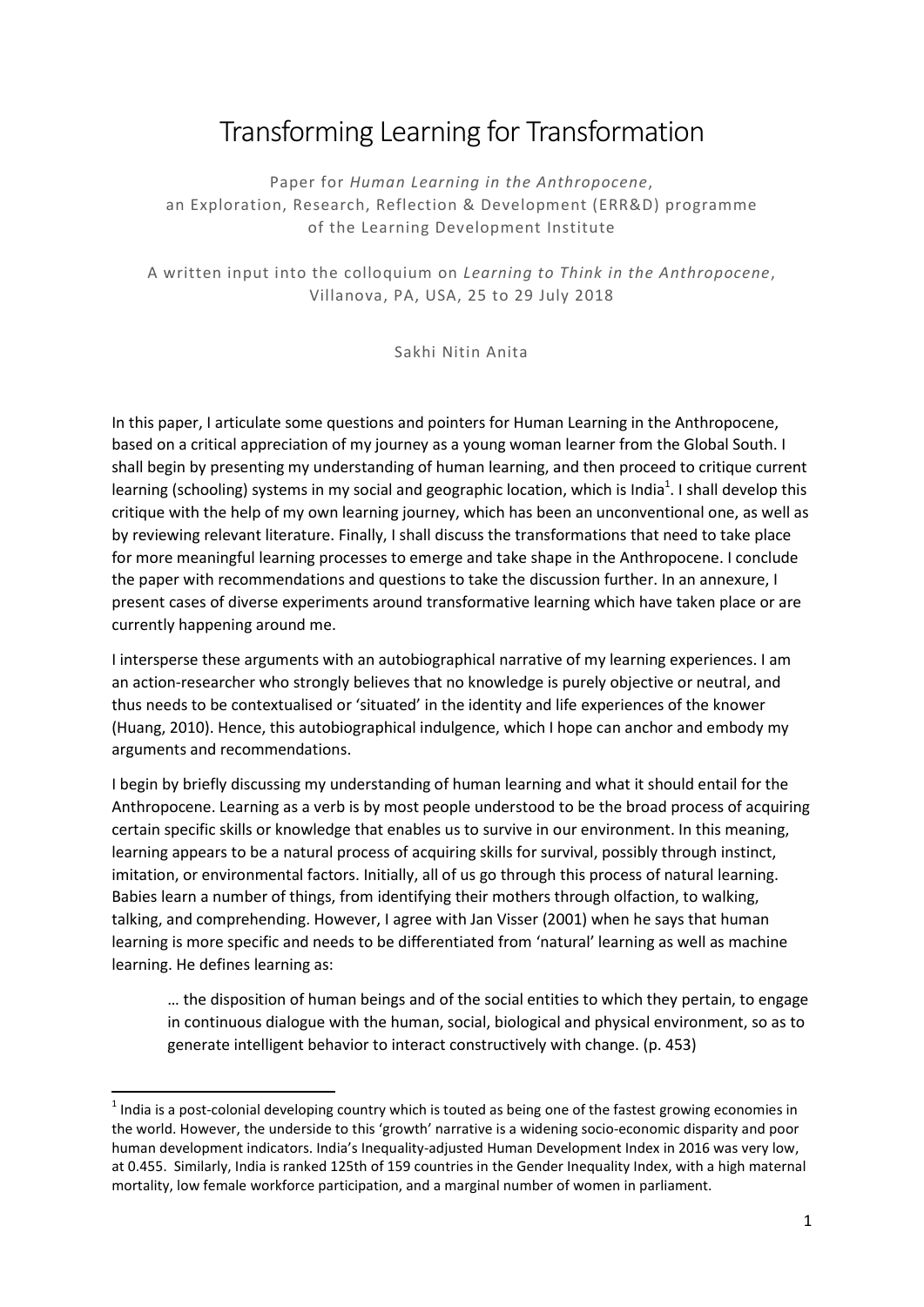In this definition, I understand human learning to be distinguished from natural learning in two ways. Firstly, that such learning when undertaken by humans is intelligent, in that it is guided by an intelligence, a consciousness of oneself as well as of the environment in which one is located. Secondly, human learning is intentional, driven by a desire to change the environment or the learner herself, so as to not just survive, but thrive, in our given environment. Human learning is hence situational – based on the natural, physical, socio-political, and cultural environment of the learner, as well as adaptive – enabling a continuous critical and constructive engagement with the environment.

In this framework of learning, I can identify two interconnected learning patterns that have shaped my journey and identity as a learner. I call these 'walking out' and 'walking on'. Walking out means critically examining social norms and challenging those that are oppressive or discriminatory. It also means walking on to create egalitarian and inclusive alternatives in living, learning, and relating with others. Walking out and walking on reflect the intelligence (critical consciousness) and transformative intention of human learning that is essential for humans to survive and thrive in the Anthropocene.

In my life, this 'walking out' began with my name. In many Indian communities including mine, naming is patrilineal (Jayaraman, 2005), wherein a woman is given her father's surname at birth, which changes upon marriage to her husband's. Hence her name, the primary marker of her identity, is of the men she is related to rather than chosen by herself or her mother. Challenging this norm, my parents decided not to give me my father's surname. Instead, I have both my parents' first names as a combined last name which recognises their equal roles in birthing and nurturing me.

Following my name, many other taken-for-granted aspects of my life were put under scrutiny: questioned, challenged, and experimented with alternative possibilities. One of them was my education. I went to school<sup>2</sup> until Grade 7 and was an academically well-performing student. However, it was this time that my parents and I started questioning the belief that school was the only place to 'learn.' How would this learning contribute to my present and future, how would it enable me to lead a meaningful and sustainable life? While I did well in exams, I realised I did so because I was good at memorization and rote-learning, and not because I found the content relevant or useful. I could not come up with a good enough answer to the question of why I was learning a particular subject (for example, geography) and how it could be of use in my life.

After further introspection and discussion with my parents, I came to a realisation that something significant was missing from the formal learning space that school provided. I identified two things that were crucial to learning but missing in schooling:

- 1. Ownership: What I wanted to learn was not in my hands. Someone else who did not know me, or my reality, was deciding what I was to learn, how to learn it, and how much learning was 'enough.' I had no control over my own learning.
- 2. Relevance: What I was learning in school made no sense in terms of how I could employ this learning to understand myself or the world better, to gain skills that could generate a livelihood, or even to find my passion. Further, the method of teaching and learning in school was centred around examinations which assessed how much information a learner could memorize and recollect, instead of encouraging independent thinking, critical

 $2$  A private, English-medium school. While there is state-sponsored public education in India, most urban middleclass families (the economic strata I belong to) prefer to send their children to private schools, which are more in number than public schools. Private schools are believed to offer better quality education than public schools, which cater to the working classes.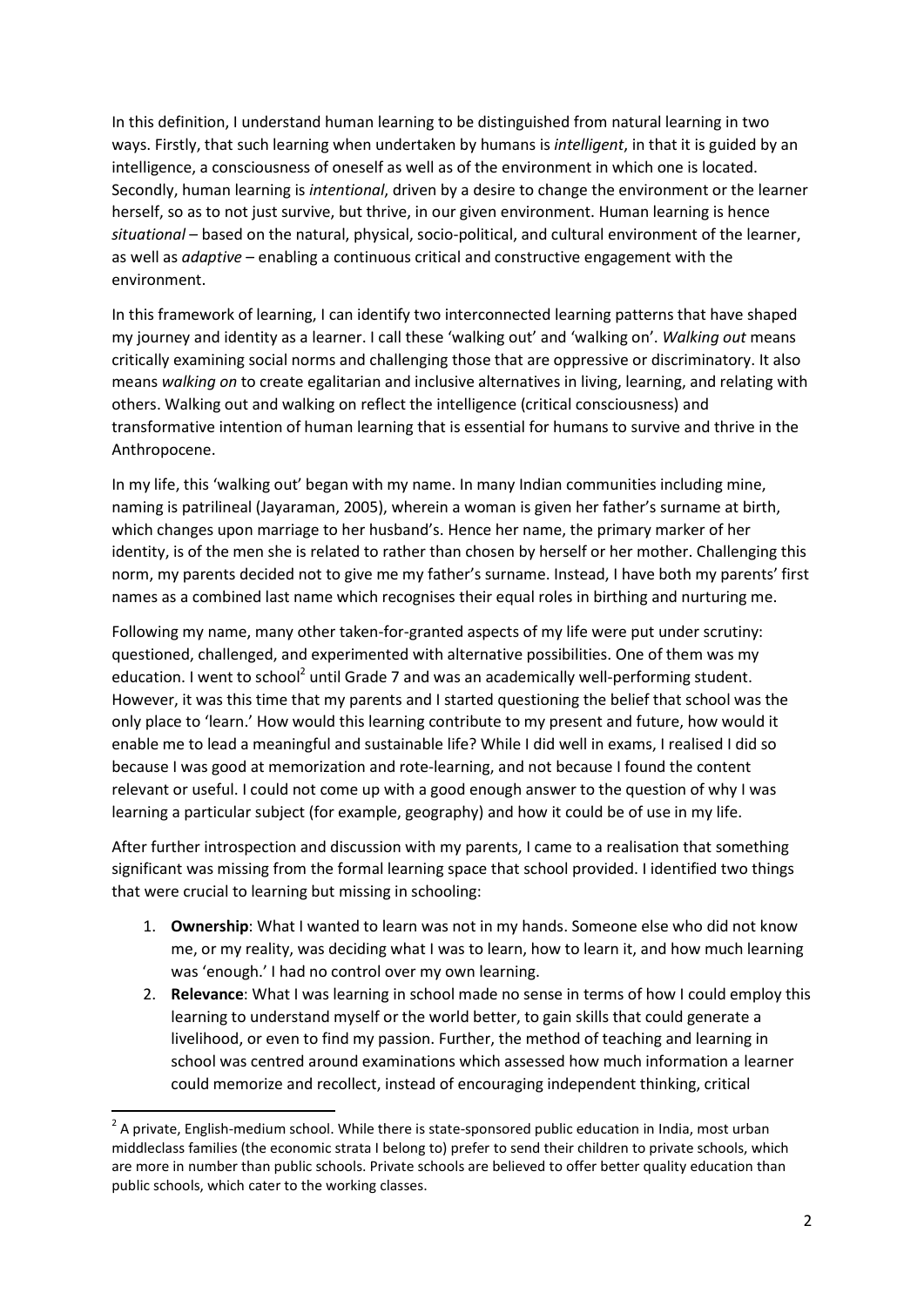reasoning, or creativity. This made learning not just irrelevant, but also dreary and uninspiring.

My critique of schooling was built on these two analyses, which are certainly not new: Much has been thoroughly discussed in critiques of mainstream schooling (Holt, 1970; Illich, 1971; Carnie, 2003; Gatto, 2005). Torsten Husen (1974) in his essay "The School as an Institution" talks about the emergence of alternatives to schooling as the symptom of the failure of mainstream schools:

The mere fact that in different parts of the world so-called alternative schools, free schools—whatever their labels—begin to emerge is a symptom that we in the rich and highly industrialized countries have failed to create a school which stimulates young people to learn relevant things and which permits them to develop according to their individual needs. (p. 15)

However, what was different about my critique was a concomitant search for a creative solution. Walking out led to walking on. And it certainly led me down some untraversed paths, at least in my part of the world: I decided, with the support and encouragement of my parents, to literally walk out of school, at the age of twelve. In doing so, I was taking the responsibility of my learning back into my own hands and walking on to create a path of 'self-designed' learning<sup>3</sup>. It was a risky and daring move, and in a society that equated education with higher status and financial stability and social status, our family and friends felt that I was (rather, my parents were) squandering my chances of a decent career and future for the sake of a dubious experiment.

But looking back, fifteen years later, I feel a sense of pride at what I consider a very successful experiment. Stepping out of school was a turning point in my life, which not only transformed my outlook to learning but also instilled in me the lenses of criticality and creativity, and the passion to apply these lenses to other aspects of my life. These lenses are deeply connected to the twin practices of 'walking out' and 'walking on' in human learning, which enable us to challenge entrenched and 'normalised' notions of what should be, and also empower us to be unafraid in discovering, inventing, and reimagining what is possible.

Walking out and walking on is at the core of human learning that needs to take place in the Anthropocene. It shares an ideological foundation with Paulo Freire's (1972) pedagogy of the oppressed, which employs the tools of 'denunciation and annunciation' (Freire, 1985, p. 57) or 'the naming and analysis of existing structures of oppression; [and] the creation of new forms of relationships and being in the world as a result of mutual struggle against oppression' (Weiler, 1991, p. 452) in its pedagogical approach. For human beings to survive and thrive in the Anthropocene, we must learn, more than anything else, the tools of critical thinking and creative (re)imagining to be able to constantly and curiously engage – at times in struggle, at times in creation – with each other and our environment.

How do we create learning spaces that foster this criticality and creativity? What methodologies and tools may be employed to take this learning forward? And what should the larger context encompass, for such learning spaces to work? I cannot supply all the answers to these questions, but I shall attempt to take the dialogue forward by offering insights and further questions from experiences of participating in diverse learning spaces.

 $3$  More insights from my experiences of self-designed learning are given in the annexure. See also my Tedx Talk on being a self-designed learner at: https://www.youtube.com/watch?v=V-MIEtFsngs&t=6s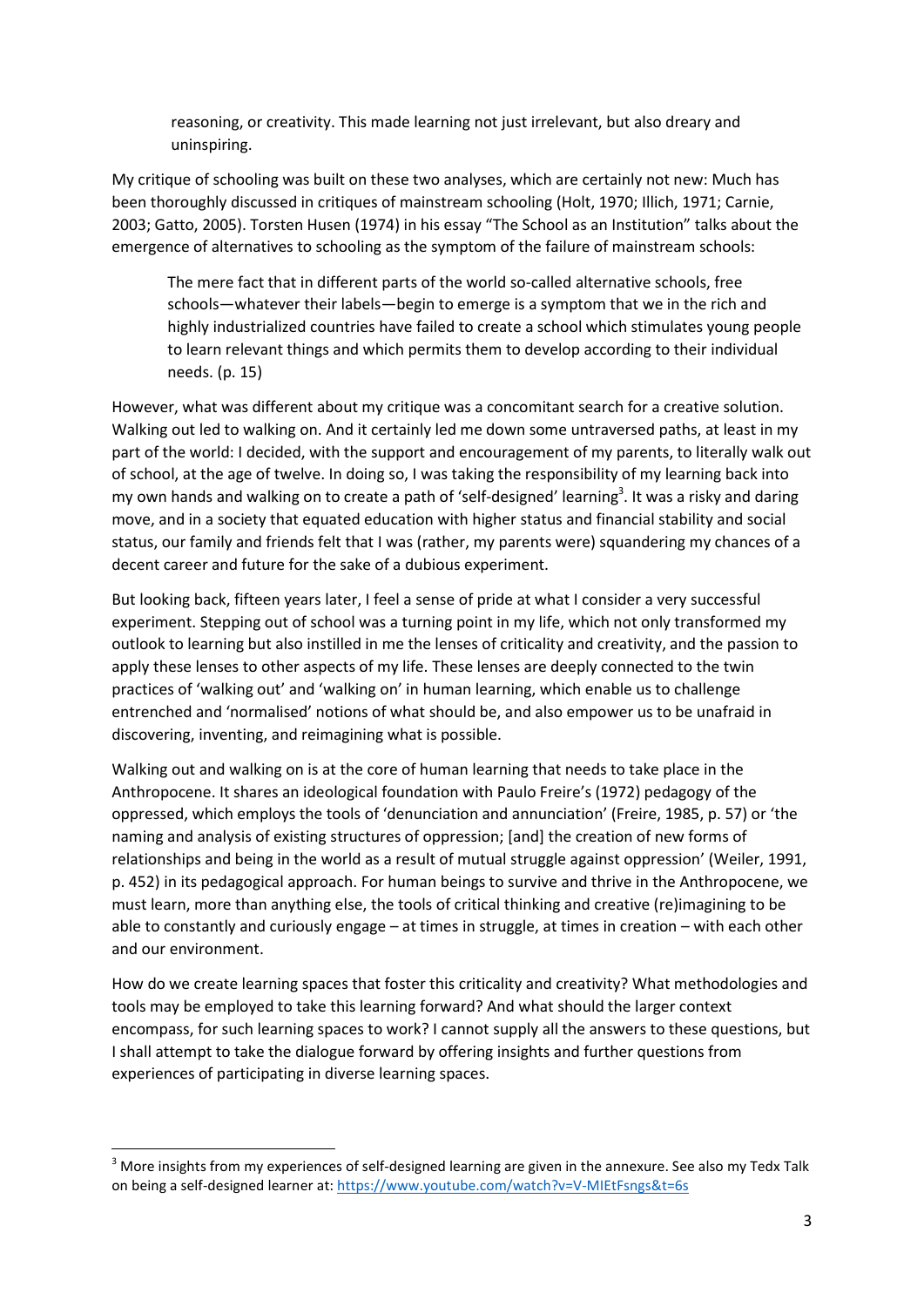In response to the first couple of questions, I elaborate two insights on deepening criticality and creativity which have emerged from my own experiments with self-designed learning and from literature about other transformative learning spaces. The first insight is that learning emerges best from within – and in response to – our situational contexts (Visser, 2018). According to Visser, it is crucial for humans in the Anthropocene to approach and develop human learning from an awareness of 'the diverse and always varying life-wide and life-deep situational contexts in which we find ourselves over the length of our life' (ibid, p. 14). In the context of India, I offer an example of transformative learning that grew out of a situational context.

In 1992, an 'anti-arrack' (country liquor) campaign was initiated by a group of women in the Nellore district of Andhra Pradesh in South India (Pappu, 2004, p. 29). These women were students of an adult literacy programme sponsored by the government's National Literacy Mission. In their literacy primers was a story titled 'Seethamma's Katha' (Seethamma's Story) about a woman in a village who committed suicide because she was troubled by her alcoholic husband. The story, although fictional, became a starting point for women to discuss the issue of alcoholism in their own lives, which triggered a collective mobilisation around prohibition of liquor sale in their villages. The anti-arrack movement became 'a point of discussion for the entire nation' (ibid, p. 30) and the government soon issued a ban on the sale of arrack and all other forms of liquor.

There are two interesting points to note here: First, despite the literacy programme's objective being completely different, the method of learning (perhaps unintentionally) was situated in the women's contexts, hence allowing them to develop a shared critical lens to their own lives and come up with a collective solution to the issues they identified. Second, it offers an expanded understanding of the aim of learning, which according to Jean Drèze and Amartya Sen takes on an 'empowering and distributive role', whereby 'disadvantaged groups can increase their ability to resist oppression, to organise politically, and to get a fairer deal' (Drèze & Sen, 1995, p. 15). I shall elaborate on this further ahead in the paper.

The second insight of critical learning is learning from questions. A unique pedagogical approach known as 'indigenous learning' (Heckman, n.d.) has been explored by the West Sacramento Early College Prep Charter School, an experimental school in the United States, which encouraged its students to engage in personal investigations which stemmed from their questions and 'wonderings'. Instead of graded classes, students undertake individualised projects grounded in their prior knowledges, interests, and concerns. In India, a similar approach to individualised learning is being experimented at Swaraj University<sup>4</sup>, an alternative university for self-designed learners to explore their passions and questions through a semi-structured program that offers experiencebased apprenticeships and mentoring.

Swaraj University's methodology is centred around the learners (known as 'khojis' or seekers) articulating burning questions about their lives, which are tailored into individualised learning pathways designed by the learners themselves, along with their mentors. Swaraj University is a unique learning space because it is individualised in its approach to learning, but concomitantly provides an opportunity to be part of a community of self-directed learners – people who had walked out of institutionalised spaces such as schools, universities, and corporate jobs. The community supports the learner's individual learning process as well as a space to learn collectively from one another, asking questions and providing diverse perspectives.

<sup>&</sup>lt;sup>4</sup> See more at http://swarajuniversity.org

Also see Jan Visser's notes on Swaraj University -

https://www.researchgate.net/publication/259673533 Swaraj\_University\_Reflections\_on\_an\_experience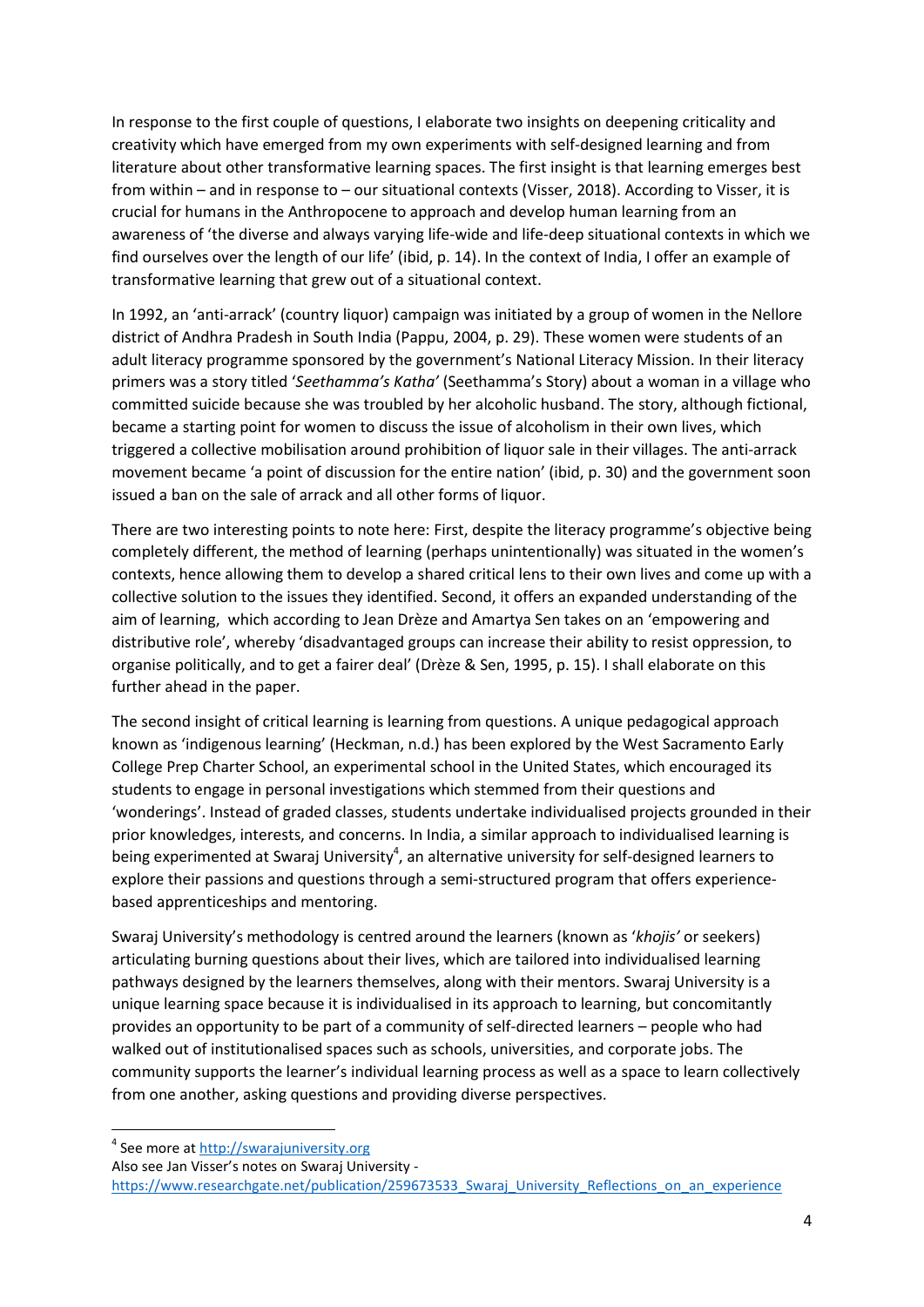After six years of self-designed learning, I decided to join Swaraj University as I felt the need for a community as well as mentoring support to continue my learning path. Soon after I joined Swaraj, I visited a village in the heartland of India in order to build my understanding of the issues and challenges confronting people living in rural areas. During this visit, I was staying with a family whose daughter-in-law was in her late teens – the same age as me, and we became friendly. Over the next few days, as I helped in the work she did and listened to her stories, I felt increasingly frustrated at the starkly different realities that this young woman and I inhabited, although we were born at around the same time and shared the same gender identities. Then, on the final day, I saw her husband hitting her. After he was done, she was bruised all over and had a black eye. At that moment, I felt utterly helpless; alone in the horrifying realisation that I could do nothing for her, to salvage her from her situation.

It took me months and many sleepless nights to recover from this experience. However, it woke me up. It shook me awake to confront, for the first time, what I later learned to call 'location'<sup>5</sup>. I realized that, had I been born – with this very body – in a different context, I would have been the young woman getting battered by her husband. That even as 'women,' we were placed so far apart along other axes of privilege that we inhabited completely different worlds. I felt an intense desire to dig deeper into this identity of womanhood I shared with the young woman in a remote village, and to unearth and obliterate the fear of violence so closely connected to it. At the same time, I was sharply made aware of our disconnected realities, of how removed my life experiences were from hers. Were these fissures too deep to be bridged? And yet, why was it that having the bodies of women, we were both threatened with systemic violence, abuse, and shame? These became my life's burning questions and I decided to learn about and contribute to a movement working towards ending gender-based discrimination and violence in my country.

Reflecting on this experience, I see a powerful and profound learning that emerges not just through questions, but more specifically, through questions that are un-easy and full of pain. Engaging with these questions has been transformative, for the pain has enabled me to see beyond the boundaries of my location, to understand with greater clarity the underlying power structures that determine our lives. This has resulted in the development of an unafraid criticality as well as given a sharper edge to my politics – to the intentional aspect of my learning. It has pushed me to develop skills and build knowledge that can change the status quo and plant the seeds of transformation – in myself as well as in my larger community.

Armed with these questions, the learning that I have experienced has been transformative in more ways than one. Through Swaraj University, I interned with various feminist organisations, participating in campaigns and documenting stories of change. It was through this practice that I felt motivated to go deeper into an inquiry of patriarchy and analyse the systemic roots of a society disproportionately tilted against women and girls. I also realised that while this inquiry was selfdriven at its core, it needed a deeper, more rigorous engagement with theory and knowledge generated within and through diverse feminist discourses. Towards this aim, I chose to return to a formal learning space and joined the Tata Institute of Social Sciences<sup>6</sup>, Mumbai, to pursue a Masters in Women's Studies.

<sup>&</sup>lt;sup>5</sup> 'Location' is understood as one's social location, which refers to an individual's position in society. An individual is located at different points on different identity spectrums, such as gender, race, social class, age, ability, religion, sexual orientation, and geographic location. Each position confers a certain set of social roles and rules, power, and privilege (or lack thereof), creating an intersectional identity of each individual. <sup>6</sup> See http://tiss.edu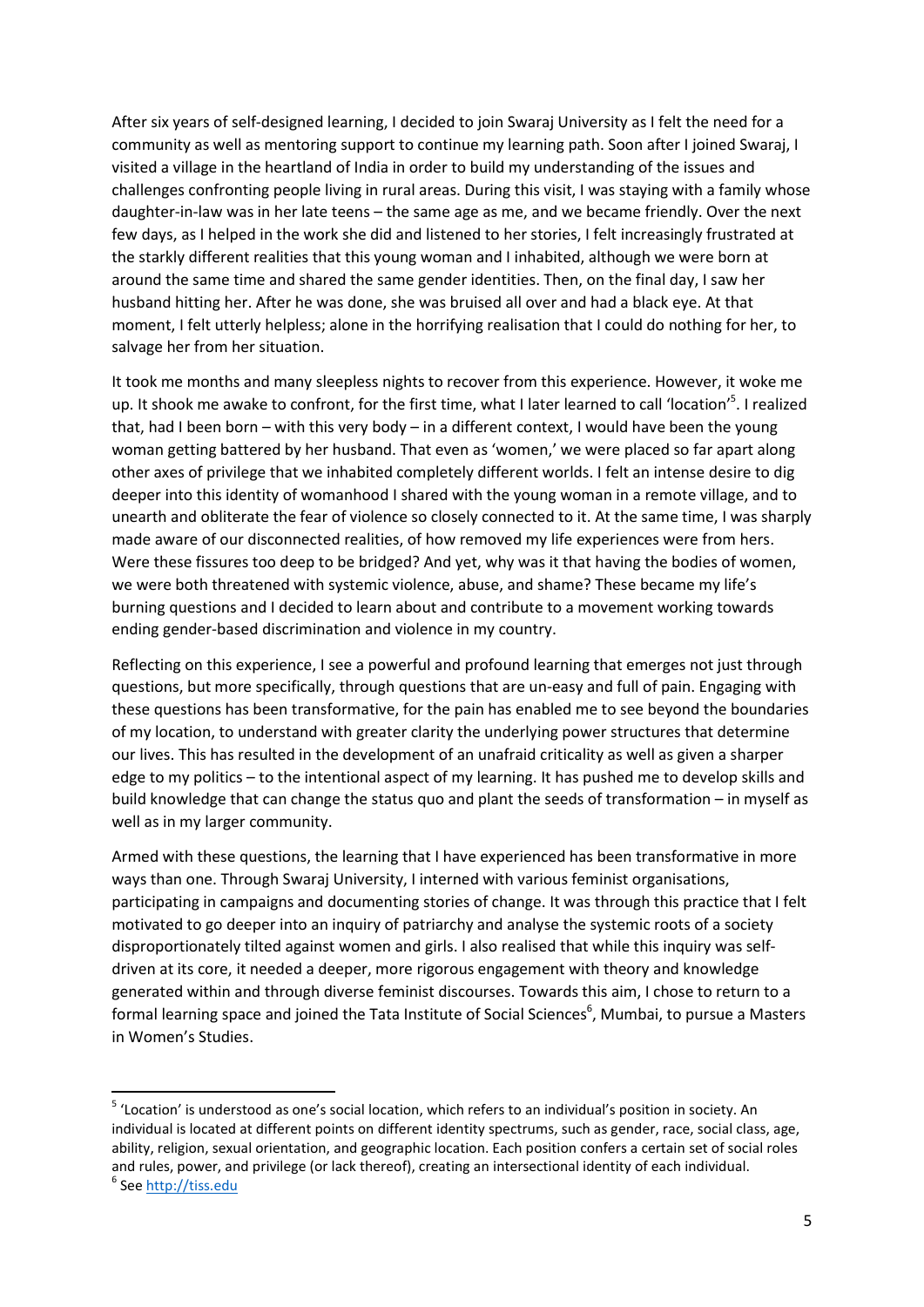Immersing myself into academics after 'walking out' of school a decade earlier was an interesting experience. Firstly, it made me aware of the heterogeneity of formal learning paradigms. The program that I was part of, Women's Studies, while being situated within the context of academia, was unique in its emphasis on challenging the boundaries of knowledge and knowledge production (Pereira, 2017). It reemphasised multiple sources of learning and knowledge-making – especially lived experience as a starting point for what Sandra Harding (2005) calls 'strong objectivity'; and further helped me realise that all knowledge is 'situated' in the knowledge-producer's location and life experiences. It pushed me to ask questions about the relationship between power and knowledge; particularly about whose knowledge – emerging from which locations – was currently being viewed as 'objective' and universalised.

My understanding of learning was broadened during my engagement in this formal learning space, in two ways. One, it gave me the lens and tools to critically reflect on my prior learning experience and examine the universality of its applicability. Even as a self-designed learner, I had privilege of getting exposure and access to different learning resources and communities due to my social position and networks, which would not be available to everyone. Despite being outside school, I had enjoyed the space and time to engage in learning and was encouraged to do so. I realised how unique I was in my social context, where most of my peers – girls and young women in particular – are not provided similar opportunities to learn. In India, while enrolment rates in schools have increased following the implementation of the Right to Education Act 2009,<sup>7</sup> many studies show that girls continue to be left behind in higher grades of school as their education is not taken seriously or is discontinued due to pressures of marriage, housework and caretaking (Shah, 2011; Subramanian, et al. 2016). An UNESCO-funded action-research project<sup>8</sup> that I have been associated with showed that in a village merely three hours away from Mumbai, 75% of girls between the ages of 14 to 18 years had dropped out of school to be forced into early marriages and childcare.

Further, it enabled me to view learning not just as a path towards an individual's personal development, but also as a means of social transformation – a tool to become conscious of oppressive power relations and transform social structures (Freire, 1972). In this framework, the focus of the critique changed from the function of learning in one's life to viewing learning and education as a social responsibility. It meant asking questions about who had the right to learn, and whose life experiences were not recognised as 'learned.' When I endeavoured to learn something, whose knowledge, whose definition was I learning? Who had the power to translate their experiences into 'objective knowledge' (Harding, 2004)? Whose ways of being, living, and learning were being invisibilised, 'traditionalised' and even annihilated in the process of this knowledge creation?

Learning is intrinsically connected to knowledge – its acquisition, use, and distribution. In Indian society, there have existed, and continue to exist, structures of power that determine which knowledge is legitimate and hence 'worth knowing,' who shall have access and control over this knowledge, and who will be kept away from it. Historically, learning was linked to religious scriptures and text. These could be 'learnt' and taught only by men of the dominant 'Brahman' caste which gave itself the highest social and spiritual status and controlled the knowledge production resources and processes. The caste used its self-appointed status as the controller of knowledge (especially religious doctrines) to control and regulate society and social relationships. With time, this control

 $^7$  The Right to Education Act (2009) recognises the fundamental right of every child to attain primary education. It provides free and compulsory education for children between the age of 6 to 14 years in India. See more at http://mhrd.gov.in/rte

<sup>&</sup>lt;sup>8</sup> See http://uil.unesco.org/literacy/youth-led-research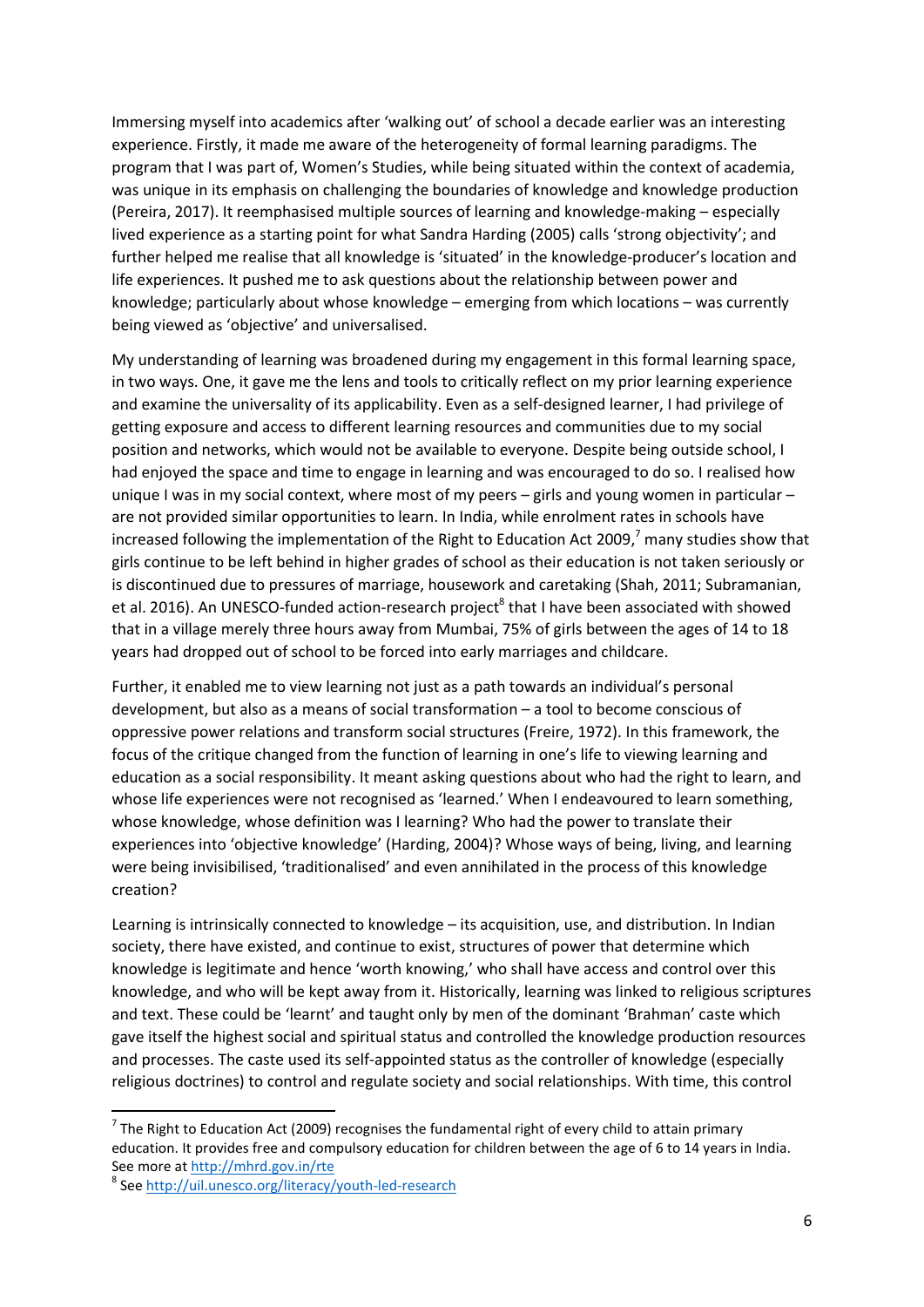got even more entrenched and ritualised. The entrenchment of Brahmanical (upper caste) and patriarchal power legitimised the oppression of women, 'untouchable' castes, and tribal communities, who were denied any contact with the knowledge of upper caste men.

Here, it is important to note that along with an entrenched social hierarchy, Indian society became even more fraught during the British colonial rule. The school systems propagated by the colonial rulers imposed Western knowledge and learning paradigms – including the English language – as an effort to 'civilise the natives' but which actually reproduced the hierarchical differences of the natives from their colonial rulers and hence provided the rationale for sustaining colonialism (Vallgårda, 2011). The school system established by the British has perpetrated further categories of difference and exclusions – of the 'uneducated', the 'vernacular' (non-English speakers), the 'illiterate' – that converge with existing marginalized identities and reproduce social inequalities. These exclusions not only serve to keep marginalised groups such as indigenous people, Dalits<sup>9</sup>, and women away from accessing education, but they also fail to recognise them as learners and knowledge-producers – ostracising their existing life experiences and cultural practices from the ambit of 'knowledge'.

In this context, can there be ways of conceptualising learning paradigms premised on overcoming systems of oppression and exclusion, but not, concomitantly, creating their own? I find this question particularly relevant speaking from my location in a post-colonial country from the Global South. As we get ready to talk about what human learning should be in the Anthropocene, it is crucial to examine the context of such learning. We must ask ourselves what conditions must be in place for such learning to happen. One of the basic conditions for human learning is the recognition of all humans as learners. However, Indian society, with its fraught history of caste-based exclusions, patriarchal kin structures, and a 300 year-long colonial appropriation and pillage, is even now deeply inimical to this very fundamental condition. Structural exclusions operate in many other societies and cultures as well, and indeed, are pervasive at a global level, where Western paradigms of learning and knowledge-production continue to erase and devalue other modes of learning and knowing.

Hence, I think it is of utmost importance to first transform the social conditions so as to make transformative learning possible. It will require a collective effort across the Global North and South to critically interrogate learning and education models that are exclusive and exacerbate hierarchies and inequalities rather than mitigate them. It will also require the creation of critical pedagogies that engage with communities and social identities who have been historically ostracised from education, to enable them to reclaim their right to access and produce knowledge: to access the universe of the 'written,' in order to critique it, question it, build upon it with the knowledges they have amassed from standpoints of marginalisation, which have not been seen as veritable knowledges.

To conclude, my journey of engaging with diverse learning methodologies has taught me that human learning has the power to transform. It not only transforms the individual learner, but also stimulates the transformation of the larger context in which the learner is embedded. But human learning is also an iterative process that constantly emerges out of and feeds back into its environment. Hence, the environment must be made propitious through interventions that go beyond learning, perhaps interventions at the socio-political, economic, and trans-national levels that aim to realign and diffuse consolidations of power.

<sup>&</sup>lt;sup>9</sup> 'Dalit' means downtrodden. It is a political term coined to describe the ascribed 'lower' or 'untouchable' castes, as a recognition of their oppression and struggle to overcome it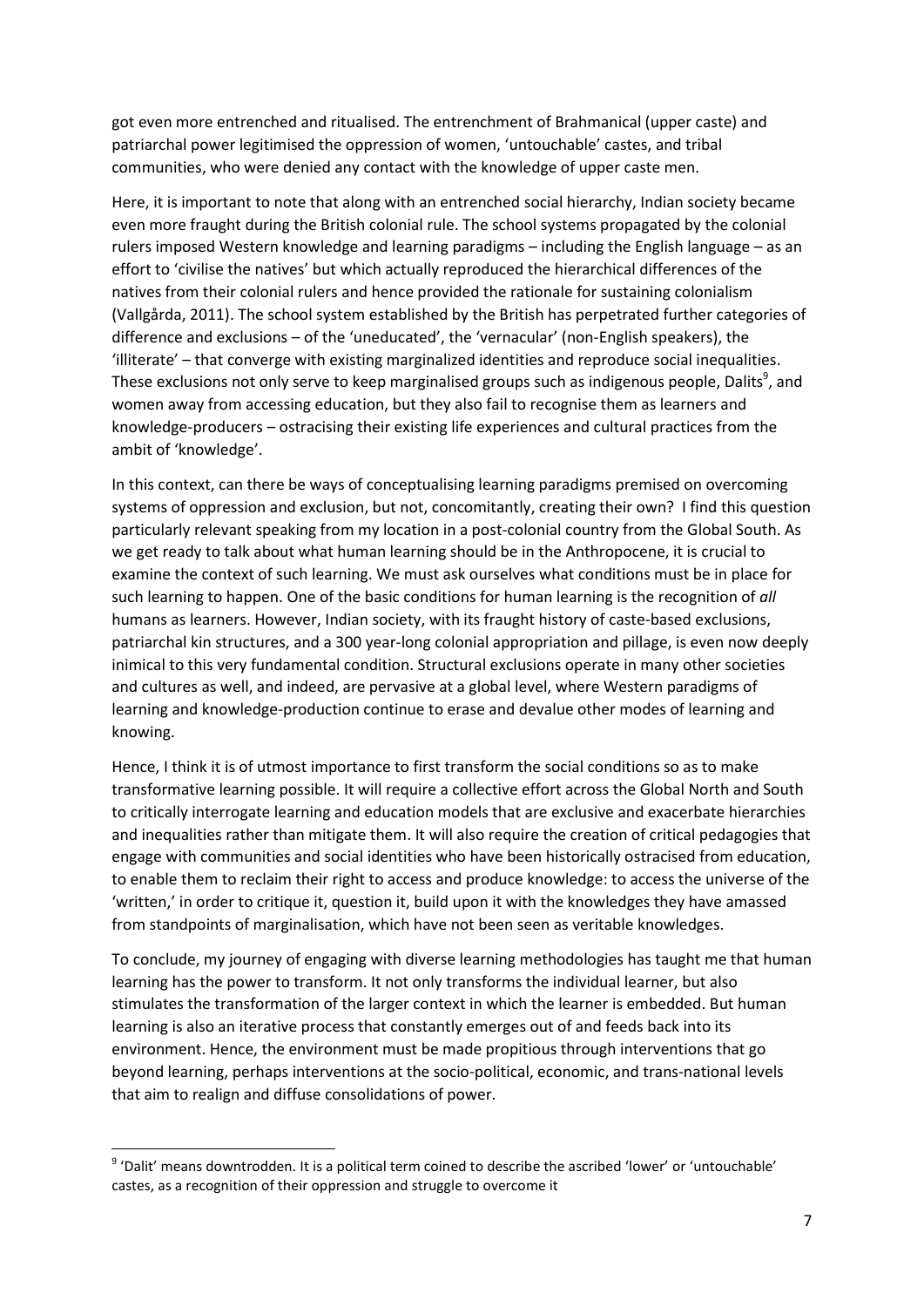#### Recommended issues for discussion:

- 1. How do we build trans-local learning spaces that inspire criticality and creativity, enabling learners to transform their lives and the lives of others?
- 2. It is imperative to recognise different needs of learners across the globe, without universalising or standardising them. In many societies – including my own – the need to survive takes precedence over learning needs. How do we collaborate at the global level to create conditions whereby the basic needs of all humans are met, and they are recognised and celebrated as equally able learners who have the power to question, challenge, and change the world?
- 3. The Anthropocene is fraught with a history of conquest and destruction whereby imperial powers have destroyed not only physical lives and environments, but also local cultures, local knowledges and local epistemologies. In building new learning paradigms, we must take into account this erasure of the non-Western cultures of knowing and being, and seek to reengage with local, marginalised forms of learning – to allow them to challenge Western conceptions and assumptions.
- 4. Current learning paradigms in the Anthropocene have vested the access to learning and knowledge-making in the hands of a privileged few who dictate and control the majority of our world's resources. They have produced knowledge that takes us away from nature and provides a contrived justification for the destruction of our planet and its ecological, cultural and social diversity, ushering in a consumerist monoculture of limited ideas and identities. There is an urgent need to move away from this. Transformative learning needs to go together with other transformative endeavours in the Anthropocene, which seek to transform the definitions and indicators of success, of development, of happiness.

## Annexure

-

### Some examples of transformative learning processes in India:

1. Swaraj University: Inspired by India's guru-shishya<sup>10</sup> tradition, Mahatma Gandhi's nai taleem<sup>11</sup> and Rabindranath Tagore's Santiniketan Ashram, Swaraj University is a nurturing space for young people to self-design their learning process in becoming green entrepreneurs and social change-makers. It believes in reclaiming the right and responsibility towards an education that is uniquely shaped according to one's passions and dreams, as well as the needs of one's local community, personal life questions, and green livelihood options. Swaraj is India's first university dedicated to strengthening our local cultures, local economies and local ecologies. Sustainability, social justice and holistic, healthy living are the core principles of its vision. Within this larger vision, Swaraj University aims to support young people in putting their dreams into action and developing socially just and eco-friendly businesses that make a difference in the world. For more information, visit http://swarajuniversity.org. Also see Jan Visser's notes on Swaraj University https://www.researchgate.net/publication/259673533 Swaraj\_University\_Reflections\_on\_a n\_experience

<sup>&</sup>lt;sup>10</sup> A form of Hindu pedagogy whereby students or disciples (called 'shishya' – but only young men belonging to upper castes were allowed to learn) would be initiated into a structured form of study by going to stay with 'gurus' (teachers) for an extended period of time.

<sup>11</sup> The pedagogical approach propagated by Gandhi for his vision of holistic development of an individual as well as society. For more information, see http://www.swaraj.org/shikshantar/naitalimmarjoriesykes.htm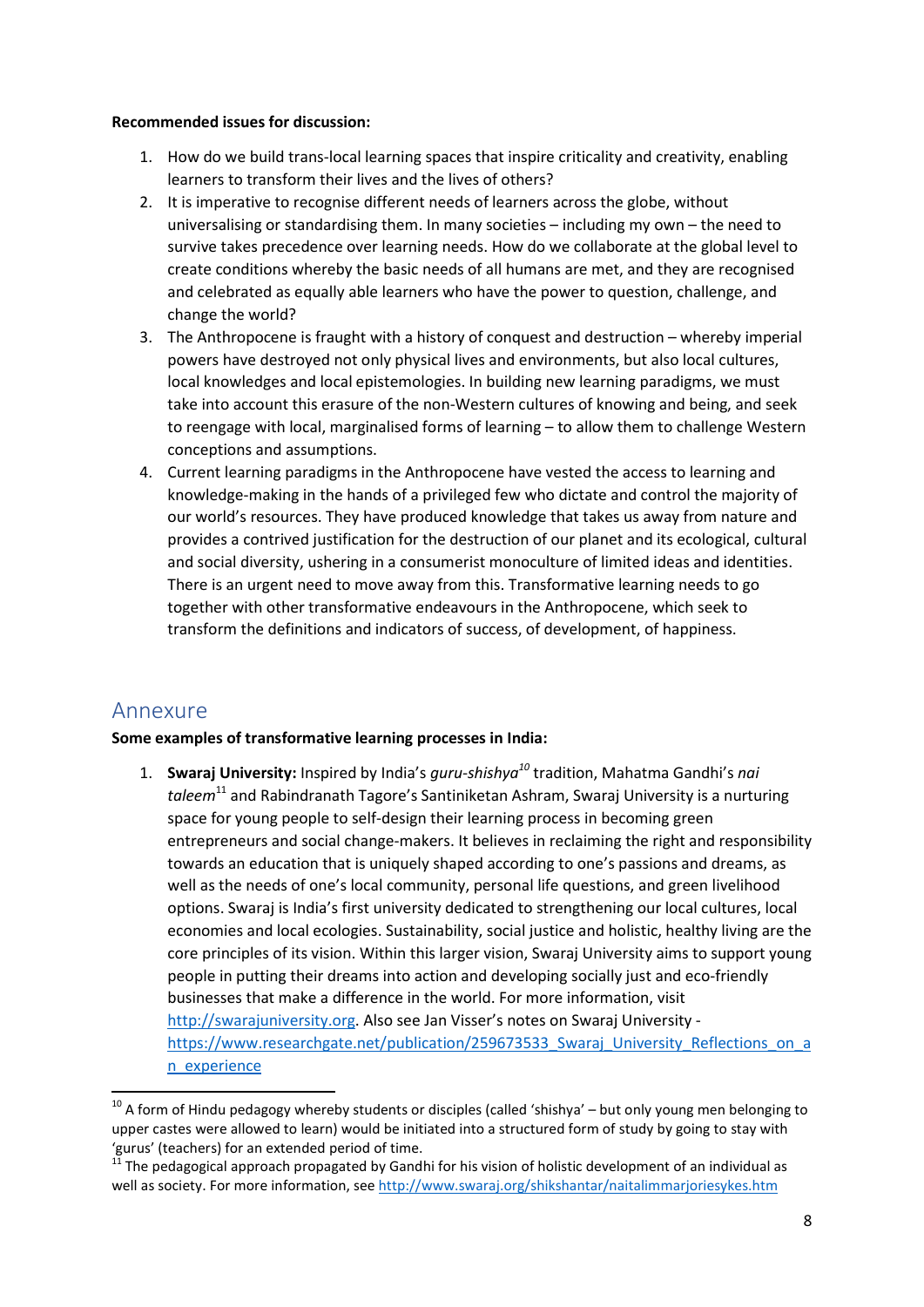- 2. Kanavu: Kanavu is an educational organisation managed by tribal youth in Cheengode village of Wayanad, a hilly district in the southern state of Kerala, India. Kanavu describes itself as an alternative education institution, using alternative pedagogies to impart knowledge and skills to its students. The students themselves belong to tribal communities, and are dropouts from mainstream schooling. At Kanavu, it is believed that learning is a natural, lifelong process that emerges out of and in response to one's natural environment. A unique aspect about Kanavu is that while it was started by a non-tribal couple, they have handed over the management of the school to the students, who run it collectively. It is also a self-sustaining collective, and the students raise funds by selling handmade products and through other entrepreneurial activities. Teena Augustine and Milind Brahme (2014) have written an indepth paper about the philosophy and pedagogy of Kanavu, which can be accessed here https://jual.nipissingu.ca/wp-content/uploads/sites/25/2014/06/v81151.pdf.
- 3. Khabar Lahariya: Khabar Lahariya is a weekly newspaper published in various local dialects of Uttar Pradesh, a state in the northern part of India, run by a group of rural women. Khabar Lahariya started out as a literacy initiative for women by Nirantar. The women were so inspired to share their stories that they started a newspaper, and have now expanded it to a digital media platform. Their main objective is to reach out to the nearby villages and provide them with local news from a feminist lens. Khabar Lahariya has strongly highlighted cases of violence against women, issues of Dalits, and more. This 8-page newsletter also covers issues on institutions like schools, marriage, and health care. To know more visit http://khabarlahariya.org/
- 4. PUKAR: PUKAR is an independent research collective and an urban knowledge production centre based in Mumbai, India, that conducts multi-sectoral, cross-disciplinary, communitybased participatory research on issues related to urbanization and globalization. Pukar's aim is to 'democratise' research by engaging marginalised youth to undertake participatory research in their communities. These 'Barefoot Researchers' use the city itself as a learning lab to build new knowledge without the intermediary of a formal structure of learning that tends to otherwise distance them from their contexts. In this process, the youth get exposed to existing hierarchies and social, cultural and economic diversities of their society, thus enabling them to reflect upon themselves, challenge the prevalent norms to make arguments about their future and become problem-solvers in their local communities and cities. Arjun Appadurai (2006), Founder and President of PUKAR, has elaborated on the concept of democratising research using PUKAR's example in his paper (full text available here http://youthfellowship.pukar.org.in/about/the-right-to-research/)
- 5. Shodhini: An action research initiated by the UNESCO Institute for Lifelong Learning in collaboration with ASPBAE in three countries, engages marginalised youth to lead an actionoriented research which builds knowledge about their education and learning needs. It has been expanded in India by Abhivyakti Media for Development, to engage with over 100 rural girls who are trained to conduct research on different aspects of their lives – education, livelihoods, gender-based freedoms, and health concerns. This also leads to the production of knowledge about girls' education, livelihoods status, and its linkages to their lives, coming from the standpoints of those who live those realities. The action research not only builds new knowledge about the lives of marginalised girls but also empowers these girls to change their lives. The action-research enables the girls to deepen their critical thinking faculties and life skills, build collectives for empowerment, develop their leadership skills, and document their reality using different media forms. The project empowers the girls to understand their realities and to negotiate with their families about their lives, marriages and livelihood. It creates a conducive space for girls in villages to talk about their learning aspirations and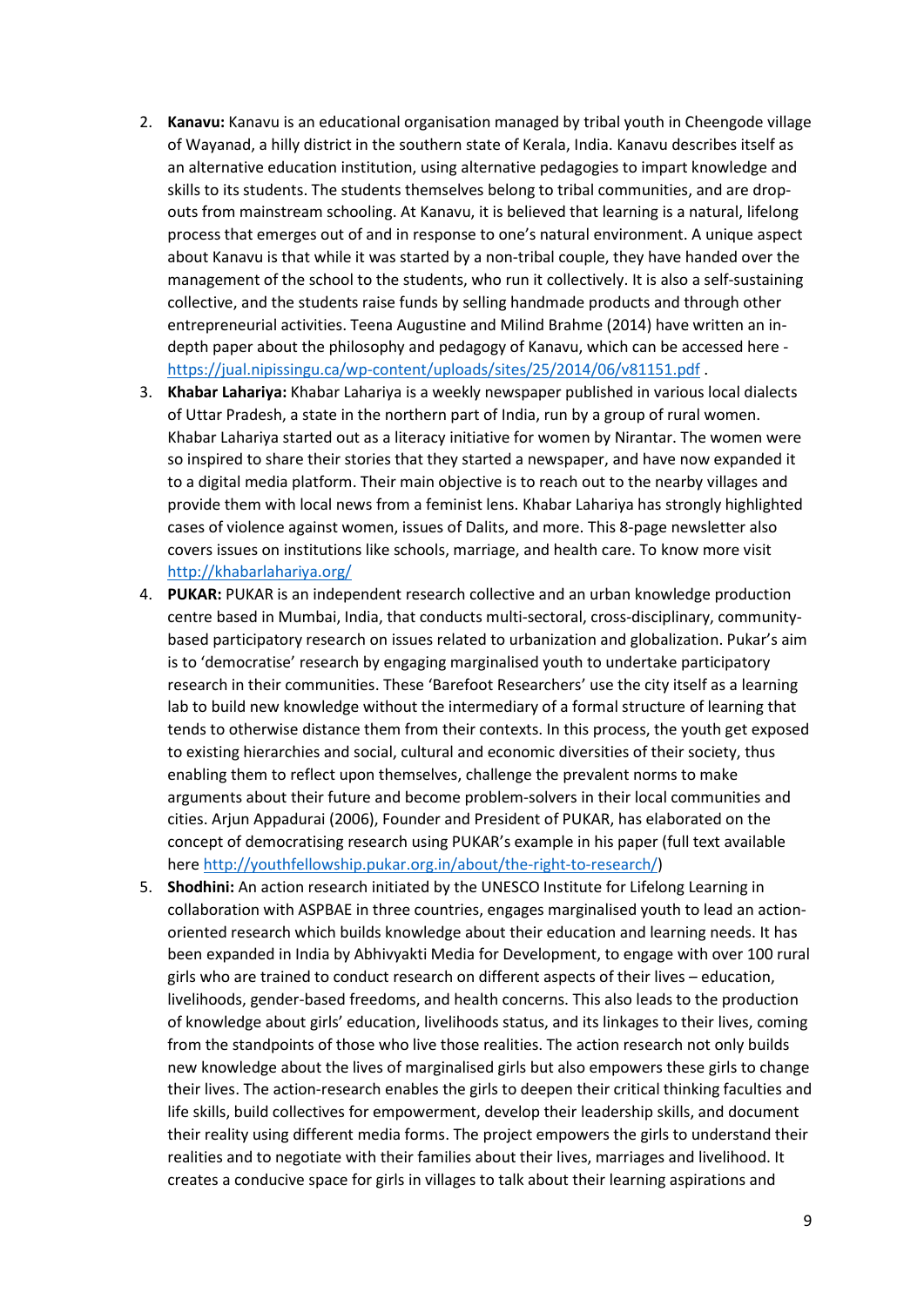livelihood choices, participate freely in events and involve the larger society to think, dialogue and discuss new forms of educational, skilling, and livelihood opportunities for village girls. For more information, visit https://www.abhivyakti.org.in/youth-actionresearch/. Oral narratives of the girl researchers can be viewed here and here.

6. My self-designed learning experience: Instead of following a fixed curriculum of study in different subjects, I created my own curriculum, starting from my prior knowledge of or passion for a particular subject. For example, I felt motivated to pursue creative writing as a passion and as a possible livelihood source. I identified publication of my writing as one of my learning goals. Towards this, I started two regular activities. First, I began self-publishing a small quarterly newsletter which was circulated amongst family and friends. In the newsletter were stories, reviews, anecdotes, poems, crossword puzzles, riddles, along with 'editorials' about learning and education. Secondly, I invited an intergenerational and diverse group of people – including friends, family members, and ex-teachers, who together formed a Feedback Council – to give me writing prompts, read and critique first drafts, and generally provide feedback to everything I wrote. One of my Feedback Council members encouraged me to send some of my articles to a local English language newspaper. To my surprise, the paper agreed to publish my articles and also invited me to be part of their youth editorial board. At the age of fifteen, I started working as a freelance journalist with the newspaper.

In this process, I was able to identify my learning interests and develop them into a constructive and financially sustainable activity, as well as use it as a medium to involve my circle of family and friends into this process of self-designed learning. It was situated as it stemmed from a personal passion for writing, as well as in its deployment of resources and tools available in my immediate environment. Moreover, it was intentional as I tried to creatively engage my surrounding community into thinking more critically about learning and education.

### Works Cited

Appadurai, A. (2006). The right to research . Globalisation, Societies and Education 4:2, 167-177.

- Augustine, T., & Brahme, M. (2014). Against Schooling: Viewpoints of Tribal Students of Kanavu, India. Journal of Unschooling and Alternative Learning 8:15, 1-28. Retrieved from https://jual.nipissingu.ca/wp-content/uploads/sites/25/2014/06/v81151.pdf
- Carnie, F. (2003). Alternative Approaches to Education: A Guide for Parents and Teachers. New York: Routledge.
- Drèze, J., & Sen, A. (1995). India: Economic Development and Social Opportunity. New Delhi: Oxford University Press.
- Freire, P. (1972). Pedagogy of the Oppressed. New York: Herder and Herder.
- Freire, P. (1985). The Adult Literacy Process as Cultural Action for Freedom. In P. Freire, The Politics of Education, (p. 57). Westport, CT: Bergin & Garvey.
- Gatto, J. T. (2005). Dumbing Us Down: The hidden curriculum of compulsory schooling. Canada: New Society Publishers.
- Harding, S. (2004). Rethinking Standpoint Epistemology: What is 'Strong Objectivity'? In Leckenby, & H.-B. (eds), Feminist perspectives on social research (pp. 39-64). NY: Oxford University Press.